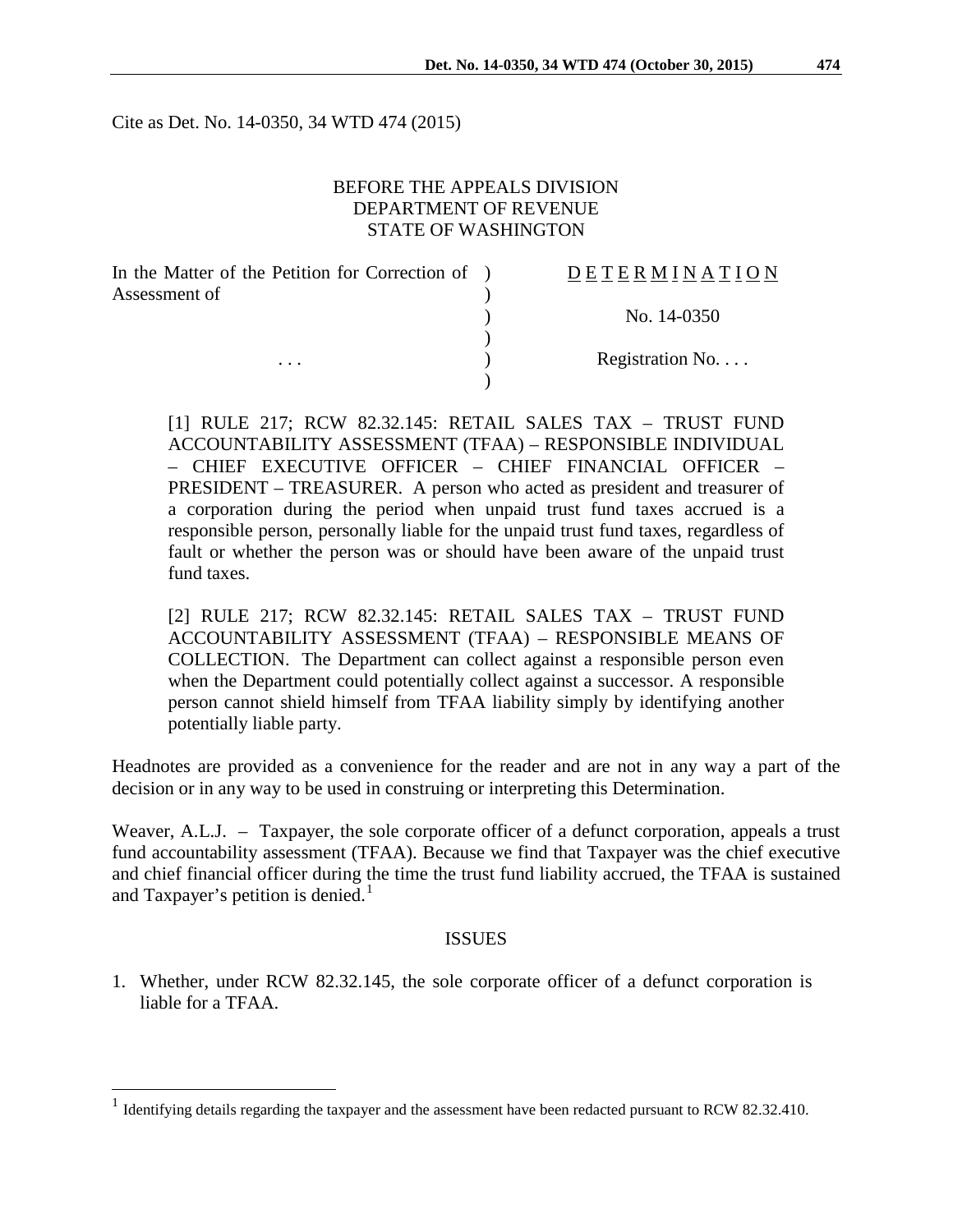2. Whether, under WAC 458-20-217, the Department can collect a TFAA from a responsible individual when the corporation's assets were sold to another corporation.

#### FINDINGS OF FACT

[Corporation] purchased a restaurant called [Restaurant] in March, 2010. Corporation was owned by [Taxpayer]. Taxpayer was listed as the President, Secretary, Treasurer, and Director of the Corporation on the Corporation's Master Business Application, filed with the Business Licensing Service of the Department of Revenue (Department), on April 15, 2010. Taxpayer was listed as President, Vice-President, Secretary, and Treasurer of the Corporation on the Corporation's Initial Annual Report filed with the Washington Secretary of State's Office on November 5, 2010. The Corporation operated the Restaurant until December 22, 2010.

Taxpayer electronically filed the Combined Excise Tax Returns with the Department on behalf of the Corporation. Taxpayer filed the Corporation's July 2010 Combined Excise Tax Return on October 11, 2010, reporting a balance due of  $\$\ldots$ , including  $\$\ldots$  in taxes and  $\$\ldots$  in penalties due. On October 12, 2010, Taxpayer paid \$ . . . toward this balance. Taxpayer filed the Corporation's August 2010 Combined Excise Tax Return, on November 15, 2010, reporting a balance due of  $\$\dots$  including  $\$\dots$  in taxes and  $\$\dots$  in penalties due. On November 16, 2010, Taxpayer paid \$ . . . toward this balance. Taxpayer filed the Corporation's September 2010 Combined Excise Tax Return, on November 16, 2010, reporting a balance due of \$ . . ., including  $\$\dots$  in taxes and  $\$\dots$  in penalties due. On November 17, 2010, Taxpayer paid  $\$\dots$ toward this balance. Taxpayer filed the Corporation's October 2010 Combined Excise Tax Return, on December 16, 2010, reporting a balance due of  $\$\dots$ , including  $\$\dots$  in taxes and  $\$\dots$ . in penalties due. On December 17, 2010, Taxpayer paid \$ . . . toward this balance. Taxpayer filed the November 2010 Corporation's Combined Excise Tax Return, on December 23, 2010, reporting \$ . . . in taxes due. Taxpayer did not make a payment toward this balance. Taxpayer filed the Corporation's December 2010 Combined Excise Tax Return, on January 4, 2011, reporting \$ . . . in taxes due. Taxpayer did not make a payment toward this balance.

On December 22, 2010, the Corporation sold the Restaurant's furniture, fixtures, equipment, leasehold improvements, office supplies, small wares, uniforms, and marketing aids and material to [Buyer]. The contracted purchase price of these listed assets was approximately \$ . . ., which constituted an enumerated total of the Restaurant's past due bills, including approximately \$ . . . in past due state sales taxes. The Buyer also contracted to pay the Corporation an additional \$ . . ., in the form of a credit card payment, over and above the approximately \$ . . . contract price (calculated by the amounts due on the Corporation's past due bills). *See* Equipment Purchase Agreement, ¶ 3.1. The Contract between the Corporation and Buyer did not contain any representation that Buyer would pay the Corporation's unpaid excise tax obligations. *See* Equipment Purchase Agreement, ¶ 5.1-5.4.

When the Corporation ceased doing business, it left behind unpaid excise tax taxes for July through December 2010. That liability included collected but unremitted state and local sales taxes. On November 1, 2010, Taxpayer stated to a Revenue Agent with the Department's Compliance Division that Taxpayer used the collected sales tax money to pay the Corporation's other bills. As a result of these unpaid taxes, on February 8, 2011, the Department's Compliance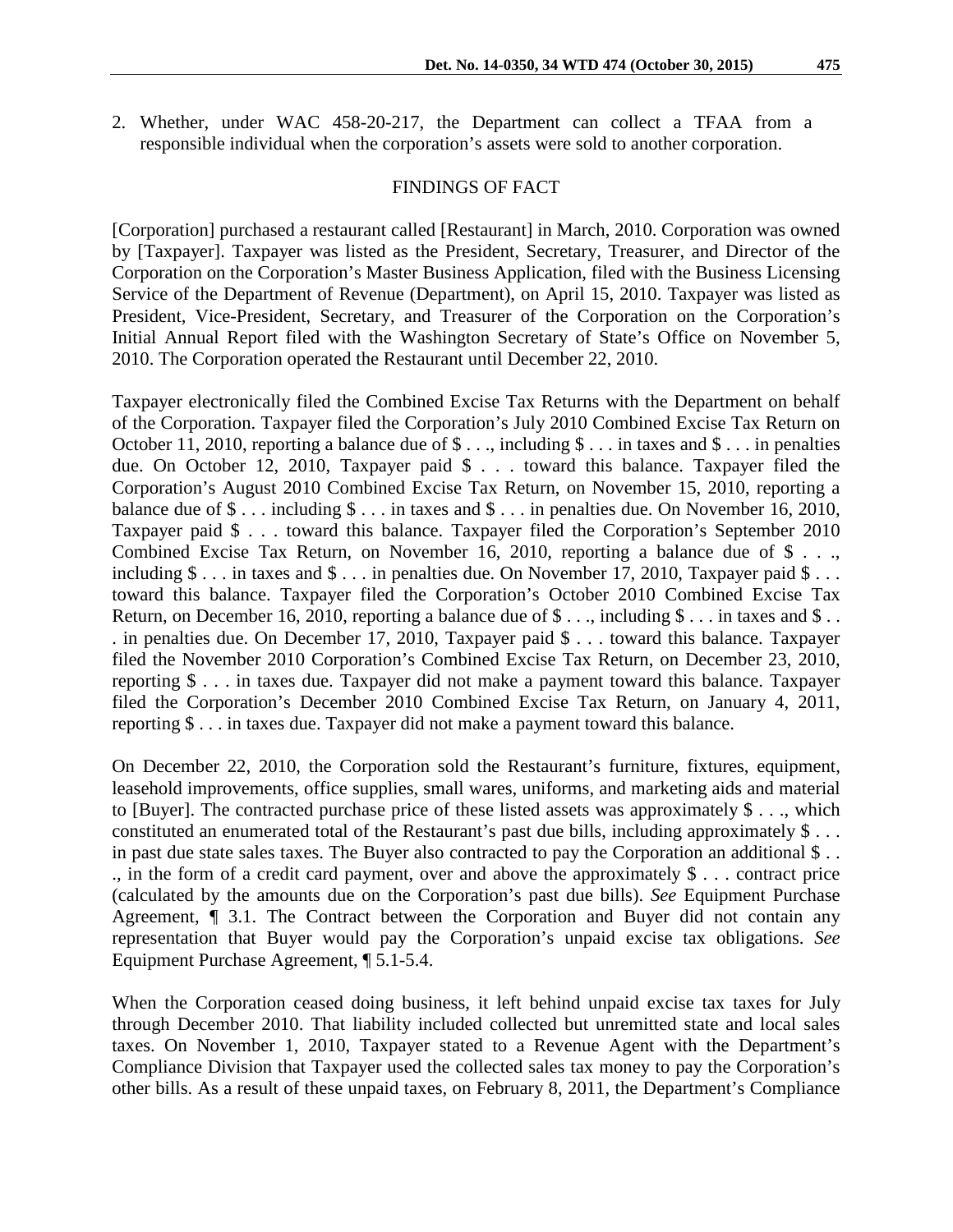The balance for Tax Warrant # . . . remains unpaid. The Compliance Division has failed to collect the unpaid sales taxes from the Corporation. According to the Washington Secretary of State's Office, the Corporation became inactive on August 1, 2011. In the Compliance Division's agent's notes, on October 13, 2011, Taxpayer told the Compliance Division that the Corporation purchased the business in early 2010 and started the business in March 2010. The Compliance Division's notes show that taxpayer also stated that he was the Corporation's sole corporate officer and that he was the only person with the authority to make decisions on behalf of the Corporation.

On October 29, 2013, the Compliance Division issued a trust fund accountability assessment (TFAA) against Taxpayer for the Corporation's unpaid taxes for . . . . The face amount of the TFAA was \$ . . ., which included \$ . . . in taxes due, \$ . . . in delinquent penalties, accrued interest of \$ . . ., and \$ . . . in other penalties. Taxpayer filed a timely appeal.

# ANALYSIS

Businesses that make retail sales are required under RCW 82.08.050 to collect retail sales tax from their customers, hold it in trust until paid to the Department and report and remit the collected tax to the Department. Sellers who fail to collect retail sales tax or fail to remit collected retail sales tax to the Department are personally liable to the state for the amount of the tax. RCW 82.08.050(3). When a limited liability business entity, like a corporation, is dissolved or otherwise terminated owing collected but unremitted retail sales tax to the state, the Department may pursue collection of the entity's unpaid trust fund taxes, including penalties and interest on those taxes, against "responsible individuals." RCW 82.32.145(1); WAC 458-20- 217(8). There is no dispute in this case that the Corporation was dissolved owing collected but unremitted retail sales tax to the state.

RCW 82.32.145 defines "responsible individual" as "any current or former officer, manager, member, partner, or trustee of a limited liability business entity, with an unpaid tax warrant issued by the department." RCW  $82.32.145(9)(g)(i)$ . RCW  $82.32.145$  imposes personal liability for unpaid trust fund taxes on those specified individuals, in relevant part, as follows:

For a responsible individual who is the current or former chief executive or chief financial officer, liability under this section applies regardless of fault or whether the individual was or should have been aware of the unpaid trust fund tax liability of the limited liability business entity.

RCW 82.32.145(3)(a). A responsible individual who is a chief executive or chief financial officer is only liable for trust fund tax liability accrued during the period he or she was acting in those roles. RCW 82.32.145(4)(a).

The term "chief executive" is defined by statute, as "[t]he president of a corporation." RCW 82.32.145(9)(a). The term "chief financial officer'" is defined by statute as "[t]he treasurer of a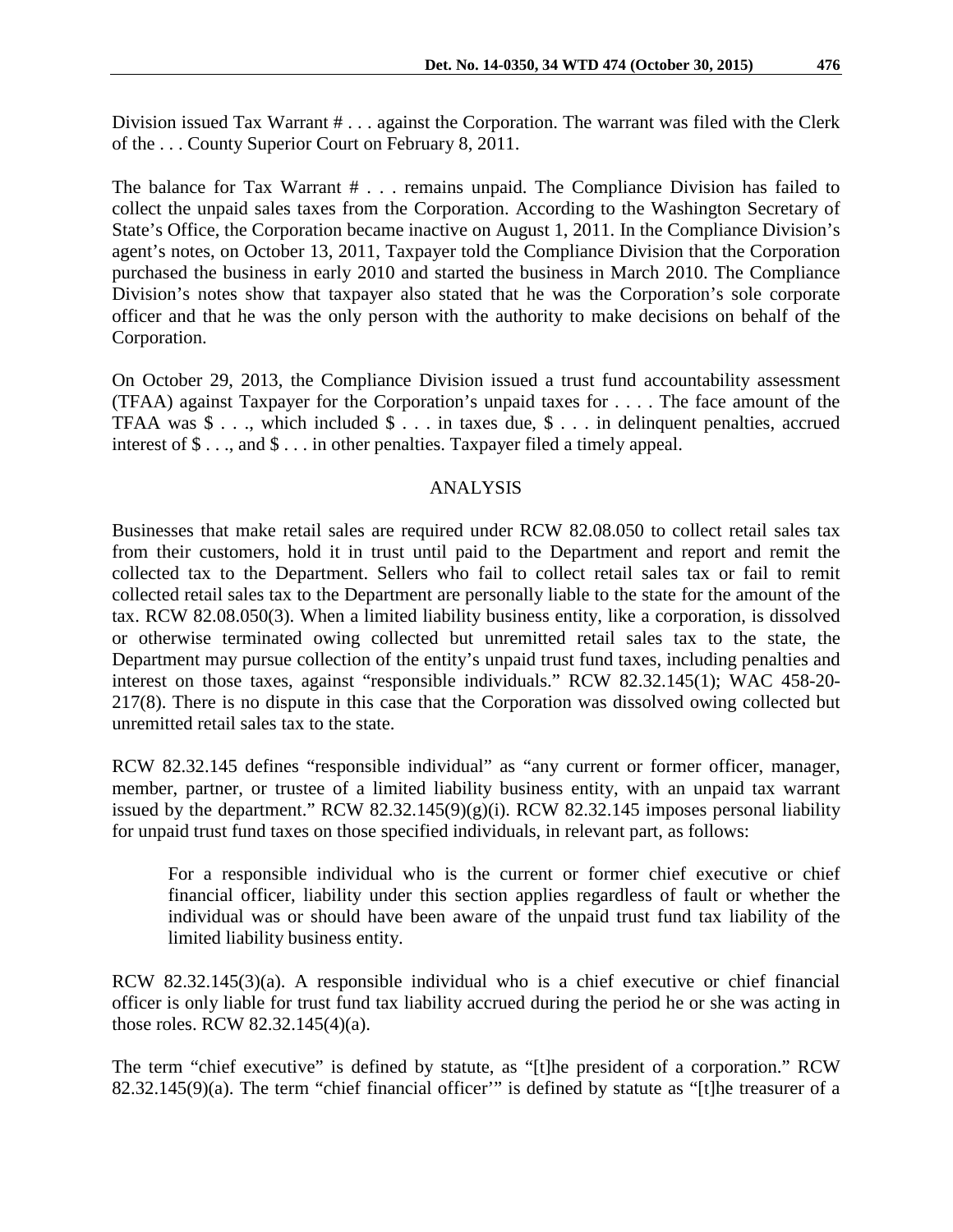corporation." RCW 82.32.145(9)(b). There is no dispute in this case that Taxpayer acted as the president and the treasurer of the Corporation during the time that the Corporation's unpaid trust fund taxes accrued. Because there is no dispute that Taxpayer was the "chief executive" and "chief financial officer" of the Corporation, Taxpayer is liable for the unpaid trust fund tax liabilities at issue in this case.

Even if Taxpayer was not liable as a "responsible individual" under RCW 82.32.145(3)(a), as the "chief executive" and "chief financial officer" of the Corporation when the tax liability accrued, he could otherwise be held liable for the unpaid trust fund taxes, if he had the responsibility to remit payment of the trust fund taxes and willfully failed to do so. *See* RCW 82.32.145(3)(b), (4)(b). In this case, Taxpayer was the person who electronically filed the Corporation's Combined Excise Tax Returns without paying the amounts due. Taxpayer stated to the Compliance Division that he was the only person with the authority to make decisions on behalf of the Corporation and that he chose to pay other corporate debts with the trust fund taxes the Corporation collected and failed to remit. For these reasons, we further hold that Taxpayer is a "responsible individual" because he had the responsibility and duty to remit payment to the department and willfully failed to pay the trust fund taxes to the Department. RCW 82.32.145(3)(b), (4)(b).

Taxpayer takes the position that he cannot be held liable for the unpaid trust fund taxes because he sold the assets of the Corporation to the Buyer in exchange for the Buyer's promise to pay the Corporation's unpaid sales tax obligations. As an initial matter, we disagree with Taxpayer's factual allegation that the Buyer agreed to pay the Corporation's unpaid sales tax obligations. The terms of the contract between the Corporation and the Buyer state that the purchase price would be determined by totaling the Corporation's past due bills, $\frac{2}{3}$  $\frac{2}{3}$  $\frac{2}{3}$  including its past due state sales taxes. We find that, while the purchase price may have included the unpaid state sales taxes, the terms of the contract did not actually require the Buyer to remit the unpaid state sales taxes directly to the Department. Instead, the purchase price was set at an amount that would enable the Corporation to pay its outstanding bills and the Corporation failed to remit the sales tax portion of the purchase price to the Department. These findings are supported by the fact that the Corporation's trust fund tax liability remains unpaid.

However, even if the contract between the Corporation and the Buyer did require the Buyer to pay the Corporation's unpaid state sales taxes, the State of Washington was not a party to that contract and cannot be bound by its terms. *See* Det. No. 94-090, 14 WTD 244 (1995) ("While it is unfortunate that the buyer did not live up to his agreement to pay the delinquent tax, it is important to notice that the Department was not a party to that agreement [and] is not bound by that agreement."). Taxpayer cannot shield himself from liability by citing the provisions of a contract to which the Department was not a party.

Despite the fact that the Department was not a party to the contract, Taxpayer still cites its terms as support for his argument that the Department cannot collect the TFAA from him personally,

<span id="page-3-0"></span><sup>&</sup>lt;sup>2</sup> The terms of the contract also contemplate the Buyer paying the Corporation \$ . . . above and beyond the total of the Corporation's enumerated past due bills, in the form of a credit card payment. *See* Equipment Purchase Agreement, ¶ 3.1.2.